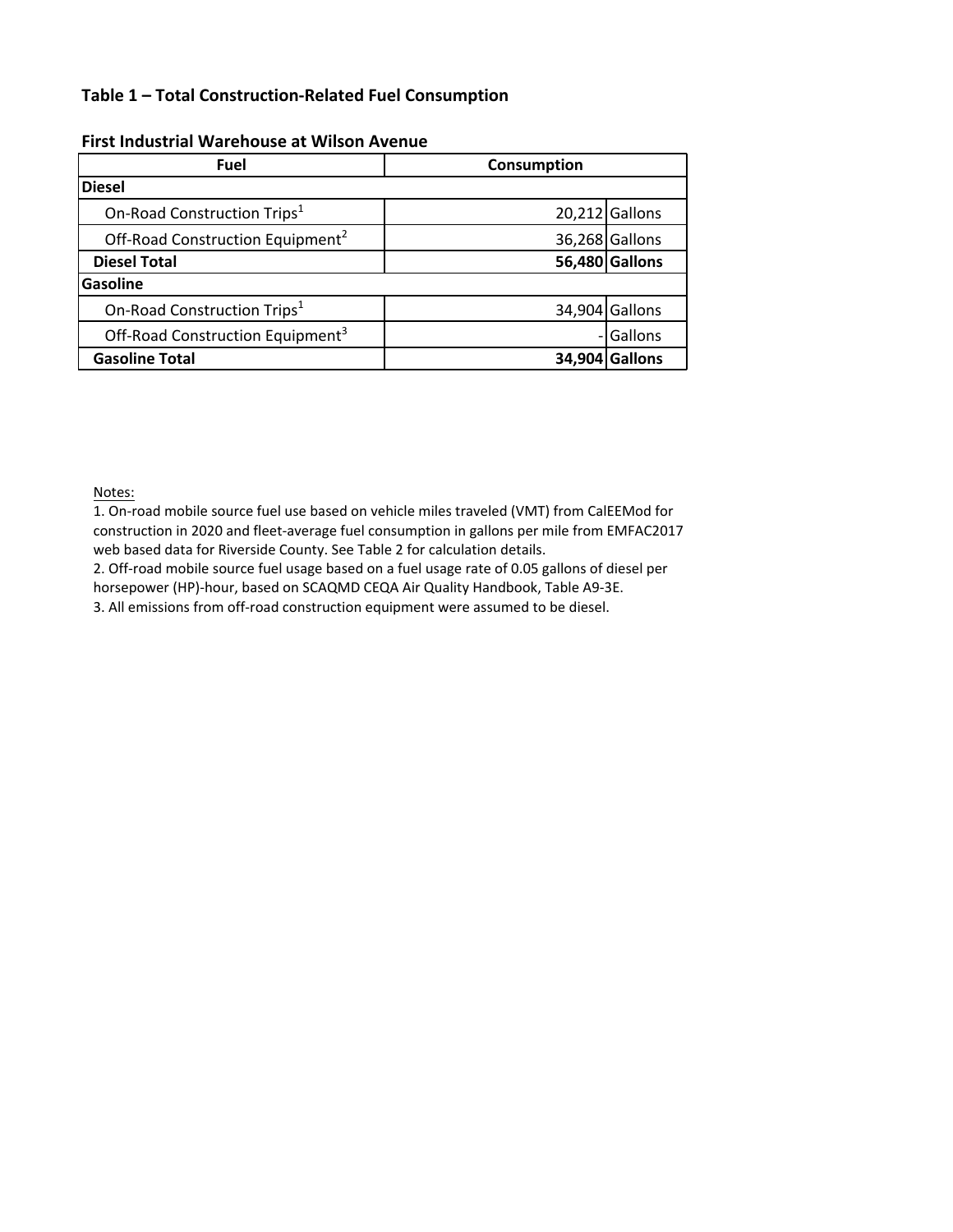# **Table 2 – On-Road Construction Trip Estimates**

|                       |                                                             |                 | <b>Vehicle Miles</b>   |                                |          |          |
|-----------------------|-------------------------------------------------------------|-----------------|------------------------|--------------------------------|----------|----------|
| <b>Trip Type</b>      | <b>Traveled (VMT)</b><br><b>Trip length</b><br><b>Trips</b> |                 | <b>Fuel Efficiency</b> | Annual Fuel Usage <sup>1</sup> |          |          |
|                       | (trips)                                                     | (miles)         | (miles)                | (mpg)                          | (Fuel)   | (gallon) |
| Worker <sup>2,3</sup> | 64,664                                                      | 14.7            | 950,561                | 26.6                           | Gasoline | 34,904   |
| Vendor <sup>4</sup>   | 24,345                                                      | 6.9             | 167,981                | 8.7                            | Diesel   | 20,212   |
| Hauling <sup>5</sup>  |                                                             | 20 <sub>l</sub> | 0                      | 6.9                            | Diesel   | 01       |

#### **First Industrial Warehouse at Wilson Avenue**

Notes:

1. On-road mobile source fuel use based on vehicle miles traveled (VMT) from CalEEMod output (See Air Quality/GHG Memo) for construction and fleet‐average fuel consumption in gallons per mile from EMFAC2017 web based data for 2020 in Riverside County.

2. Worker trips were assumed to be 100% gasoline powered vehicles.

3. Per CalEEMod, worker Trips were assumed to be 50% LDA, 25% LDT1, and 25% LDT2.

4. Vendor trips were assumed to be 50% MHDT and 50% HHDT, split evenly between the MHDT and HHDT construction categories.

5. Per CalEEMod, hauling trips were assumed to be 100% HHDT.